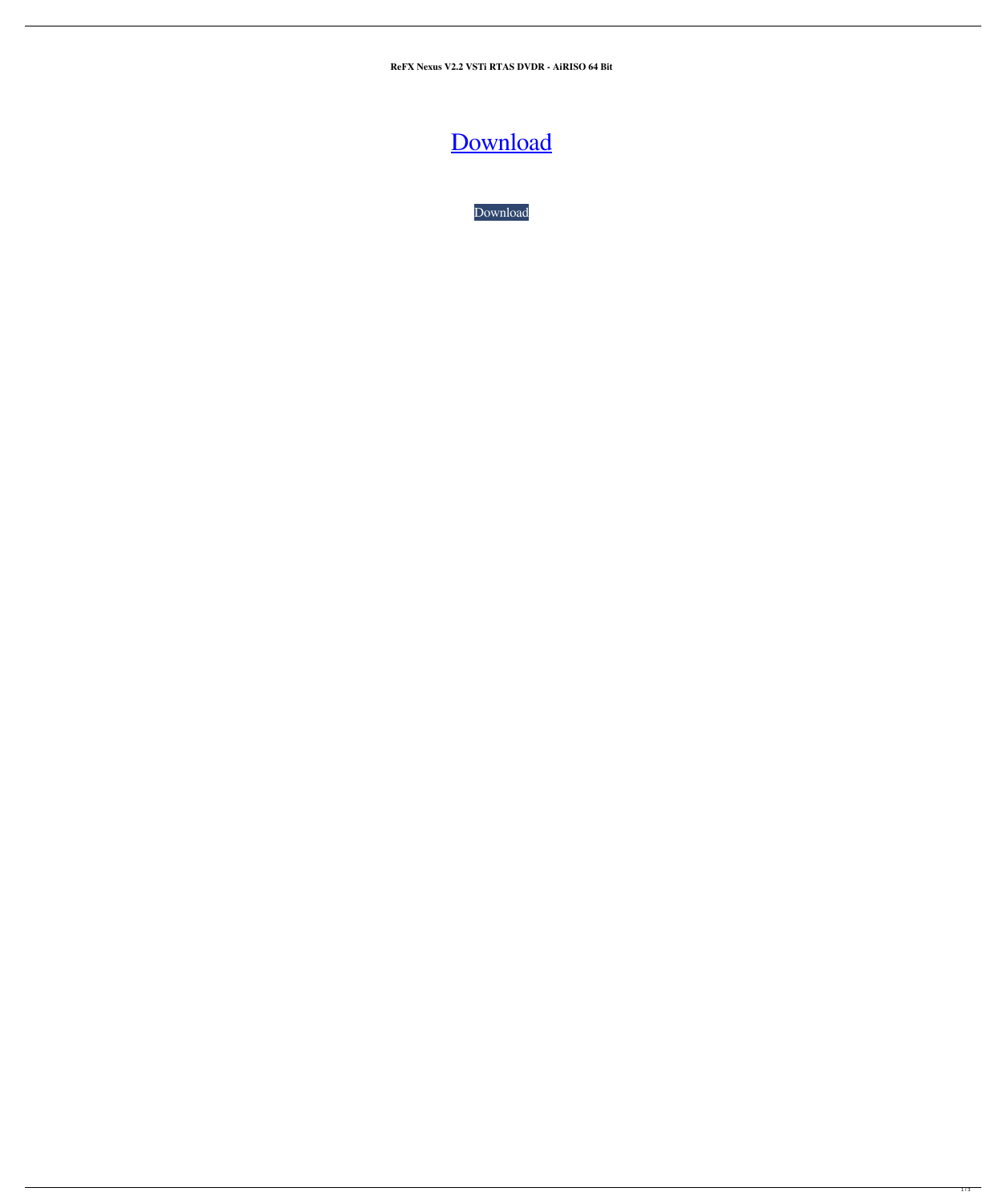NET FX engine. The Xonar Xense gives you the benefits of a multi-channel digital sound card in a high-performance and compact 2U chassis. It features a digital 384 kHz 32-bit 96 kHz 48 kHz internal data bus, PCI Express, and is designed for X-fi cards. The Xonar U3, U5, and DS are PCI Express 1.0 compliant cards with multichannel recording. The U3 and U5 are X-Fi compatible and feature a 2U chassis, while the DS is a multi-channel card. The Xonar M-GATE and M-PORTA provide 2-input, 8-output mixer interfaces that can be used in multiple formats, such as Pro Tools and Cubase, as well as the mixer functions natively on X-Fi cards. The Xonar DS ups the ante by offering 4-input, 8-output mixer ports, for stereo, quad, or 5.1 monitoring, without having to use X-Fi cards. GigPro's G2.2 has the ability to be changed from 4.0 to 8.0 channels on the fly via a hot-swap, so it can serve as a high-channel 24-bit 32 kHz external sound card or 8.0 channel X-Fi card. Desktop System As of June 2009, X-Fi has developed a desktop PC audio card, the X-Fi MX2. References External links Category:Audio equipment manufacturers of the United States Category:Manufacturers of professional audio equipment Category:Companies based in California Category:Electronics companies established in 2002 Category:2002 establishments in California Category:Audio device manufacturers of the United States Category:Companies based in San Jose, California 5 2 6 a p r i m e n u b ? F l s 4 8 7 c o t 1 0